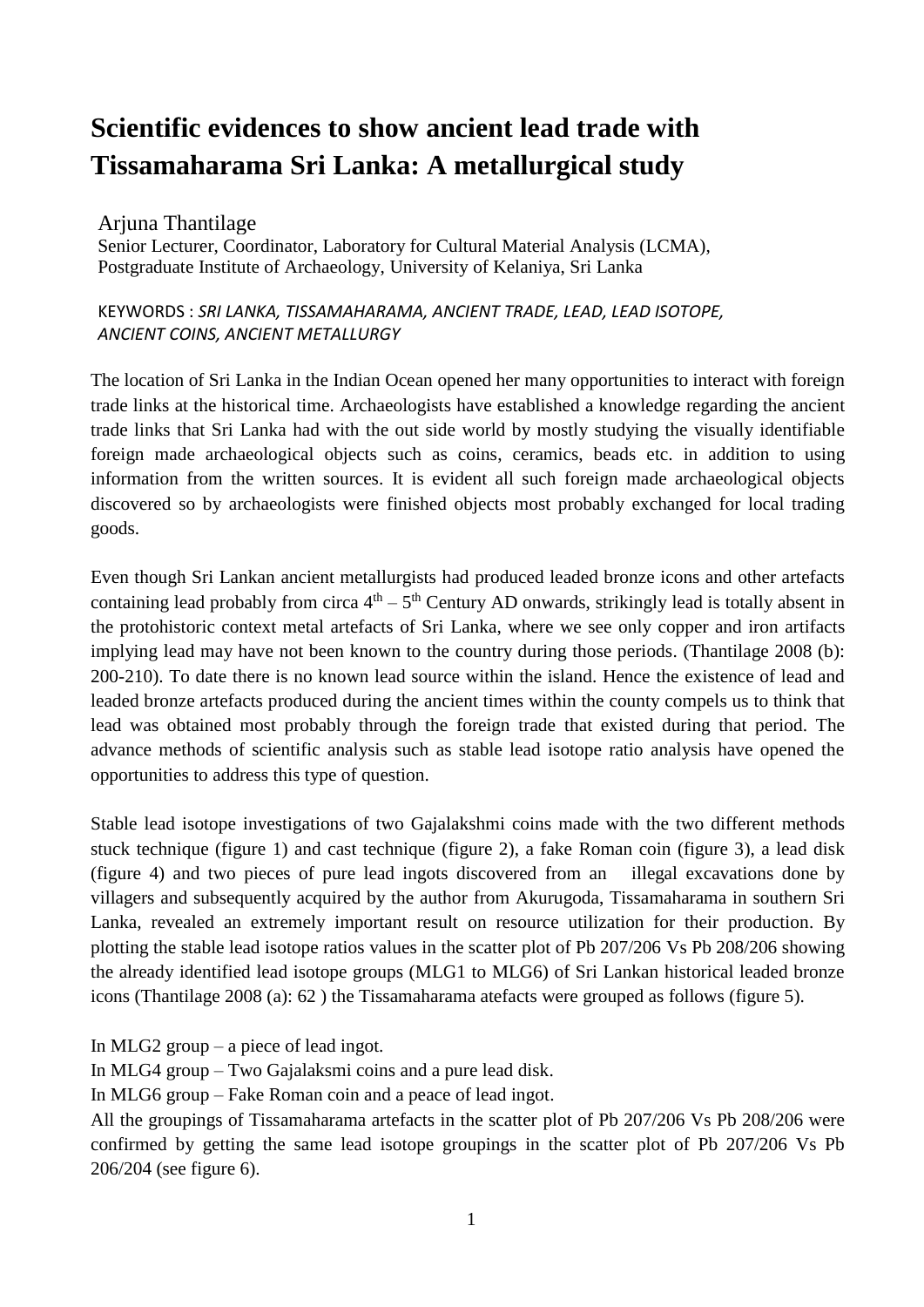By plotting the published stable lead isotope ratio values of the ancient lead mines and some published values of the stable lead isotope ratios of ancient lead artefacts from the different part of the world on Tissamaharama artefacts in a scatter plot of Pb 207/206 Vs Pb 208/206 revealed striking results and the results were again confirmed by getting the same groupings in the scatter plot of Pb 207/206 Vs Pb 206/204. It was found that stable lead isotope ratio values of the ancient Mediterranean lead mine from Sardinia Fluminese (Stose-Gale et el. 1995: 411) matched with the Sri Lankan lead isotope group MLG4, in which the two Tissamaharama, Akurugoda made Gajalaksmi coins and a lead disk were grouped (figure 7 and figure 8). A closely matching of leaded artefacts lead isotopically could happen either due to the use of the same batch of metals for their production or made using lead from the same mine. But in this case a piece of pure lead was closely matched with the leaded coins in the MLG4 group, so it is most reasonable to think that the close matching is due to the use of lead from the same mine.

From this it can be inferred that Industries in Akurugoda at Tissamaharama in Sri Lanka had imported lead metal from the Mediterranean region, through ancient trade. This is very important and perhaps this would be the first time that we have got definite information on the importation of raw materials in ancient times for the productions of the local industries. The lead isotope ratio values of the same Mediterranean lead source Sardinia, Fluminese had matched with the Sathavahana period lead coins of India (Sirinivasan 1999b: 206) indicating that lead had also been obtained from the same region by India during that period.

Lead isotope values of several Han mirrors of China and several Chinese Bu coins found in Japan (Mabuchi et el. 1985: 150) somewhat match\*\* with the above Sri Lankan objects in MLG5 and MLG6 (figure 7 and figure 8), though this is not a perfect match, however, the lead isotope values of these Chinese artefacts show a considerable difference from the values of the western world. The lead sources that correspond to Sri Lankan lead isotope groups MLG5 and MLG6 are very special since these are the only sources that have a  $Pb^{206/204}$  ratio value less than the 18.0 in all the lead isotope values of Sri Lankan artefacts (figure 7). This  $Pb^{206/204}$  ratio is a better indicator of the provenience. So there would be a possibility of the origin of MLG5 and MLG6 (in which the Tissamaharama samples grouped) lead sources being in China. This would be an example of the trade links with China that Tissamaharama had during the period to which the samples should belong.

The closely isotopically matching of the two Gajalakshmi coins made by two different techniques (cast and stuck) in the lead isotope group MLG4 group also tells us a different story. As mentioned earlier a closely matching of leaded artefacts isotopically could happen either due to the use of same batch of metals for their production or made using lead from a same mine. In the first case the above coins must essentially be contemporarily made while for the latter case, since the lead was not from locally supplied, coins it may also be contemporary or may have a slight chronological difference. This is because obtaining of lead from an exact place through long distance trade for a long period of time would be not an easy task. It has also been shown that the lead taken to the country by traders during the latter part of the Anuradhapura period were from different places even though they were from the same region (Thantilage 2008 (a):86). Hence the two Gajalakshmi coins would belong to a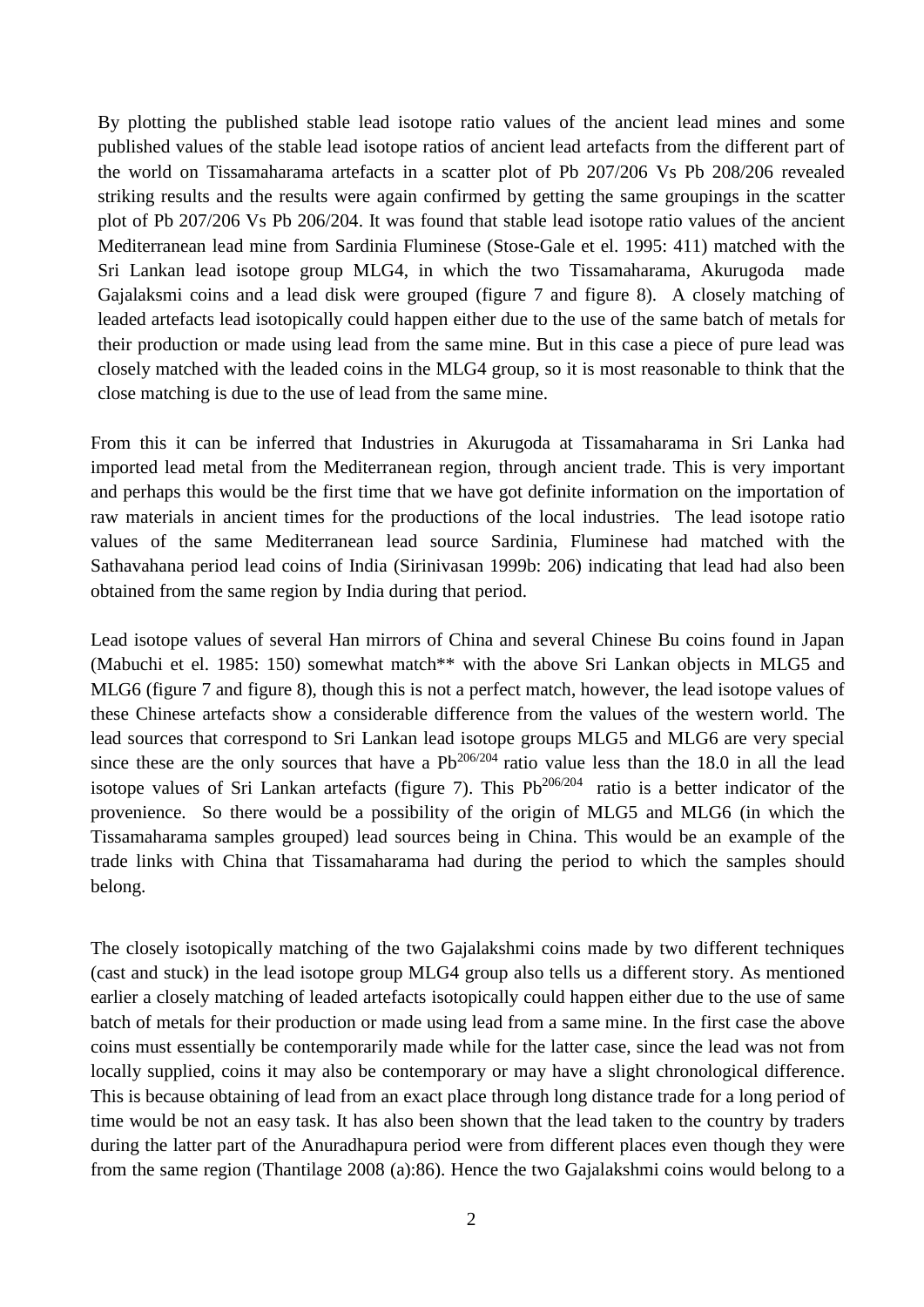contemporary period which have been made using two manufacturing techniques and found from the same place. This is very interesting since it is generally believe of that Gajalaksmi coins made by the stuck technique are older than the same type cast coins.

\*\* Please note that the lead isotopes values of Chinese artifacts found in Japan are not from the Isotrace laboratory where the lead isotope ratio values for the ancient Mediterranean lead mines were obtained or the Swedish laboratory where the Tissamaharama samples were analysed for which the comparison of the results obtained from the two laboratories for the same samples and got extremely comparable results within at the standard error limit of 0.005% (Thantilage 2008 (a): 78).

#### **Conclusion**

This metallurgical study gives evidences to suggest that the ancient metal industries in Tissamaharama had obtained lead from outside through trade. This indicates ancient local industries may have imported their needed raw materials especially not available in the country. The same arguments above would also apply to the tin metal which is the main ingredient needed to produce bronze with copper. Tin metal was also not seen in the protohistoric contexts in Sri Lanka as in the case of lead and so far no known source of cassiterite (tin ore) has been found within the country. But it has been found that Sri Lankan metallurgists had produced high tin bronze as early as the latter part of the Anuradhapura period (Thantilage 2008 (a): 45-53). Manufacturing of high tin bronze indirectly tells us the use of metallic tin for their productions, most probably obtained through the foreign trade in the same way as the lead. But it is not known exactly from where it came. But since the lead had been imported from the west there is a possibility of one source being west through the same trade routes.

#### **Acknowledgement**

I wish to express my deepest gratitude to Prof. Senake Bandaranayake, Former Director, Postgraduate Institute of Archaeology, Sri Lanka, Prof. Paul J.J Sinclair, Professor of Archaeology, Department of Archaeology and Ancient History, Uppsala University, Sweden, Mr. S. Lakdusinghe, the former Director of the PGIAR and the National Museum Department Sri Lanka for their immense help and encouragement. This project would not have been possible without the financial support I received through the SAREC/SIDA supported ECHR (Environmental Change and Human Response) program conducted by Prof. Paul J.J Sinclair, Department of Archaeology and Ancient History, Uppsala University, Sweden and the Postgraduate Institute of Archaeology (PGIAR), University of Kelaniya. I wish also to thank Dr. Kjell Billstrom, Natural History Museum, Stockholm, Sweden who supervised and conducted the lead isotope analysis of the metal samples for this study.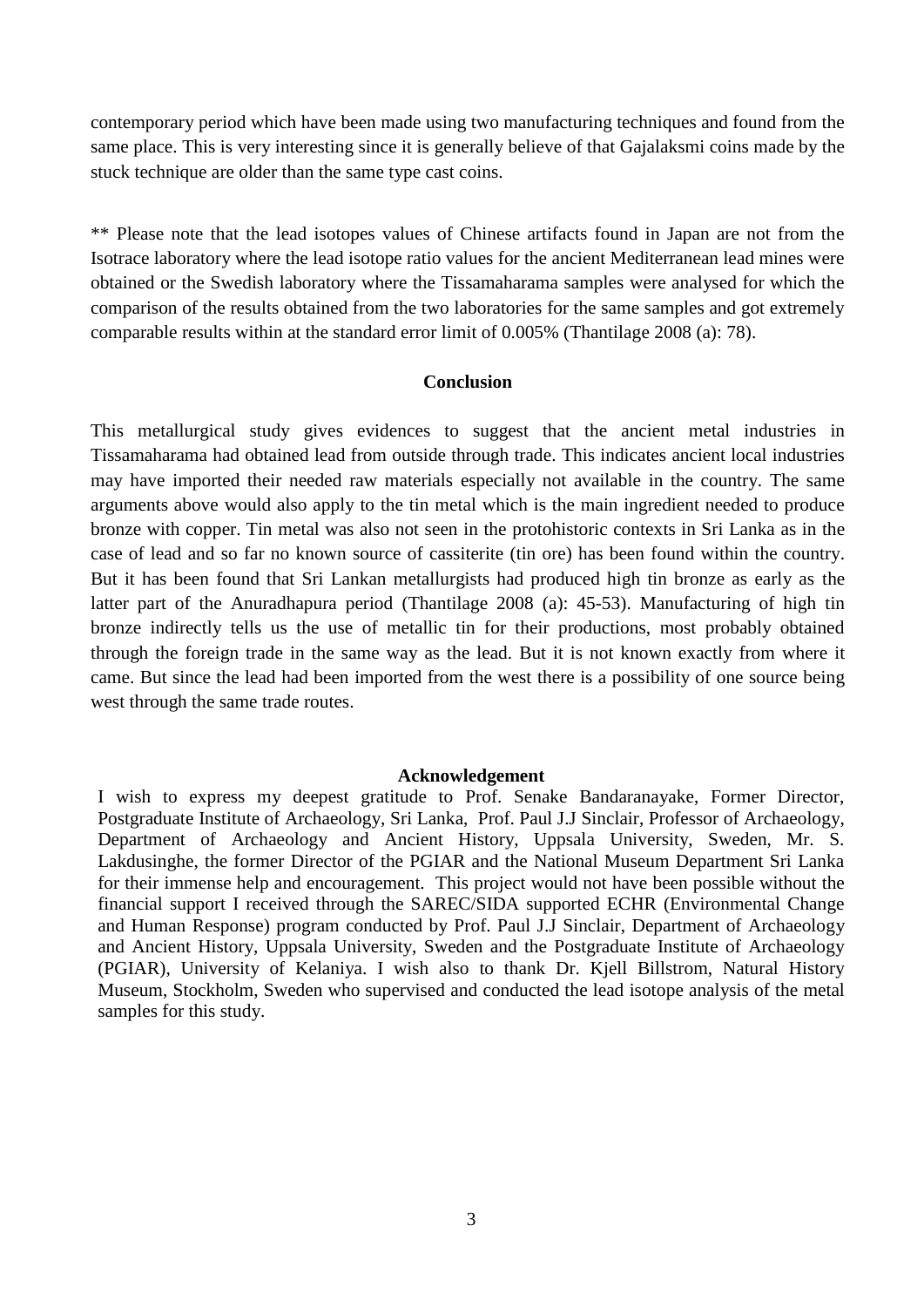

Figure 1: Gajalakshmi coin made with stuck technology



Figure 2: Gajalakshmi coin made with cast technology



Figure 3: A Fake Roman coin made in Tissamaharama



Figure 4: A lead disk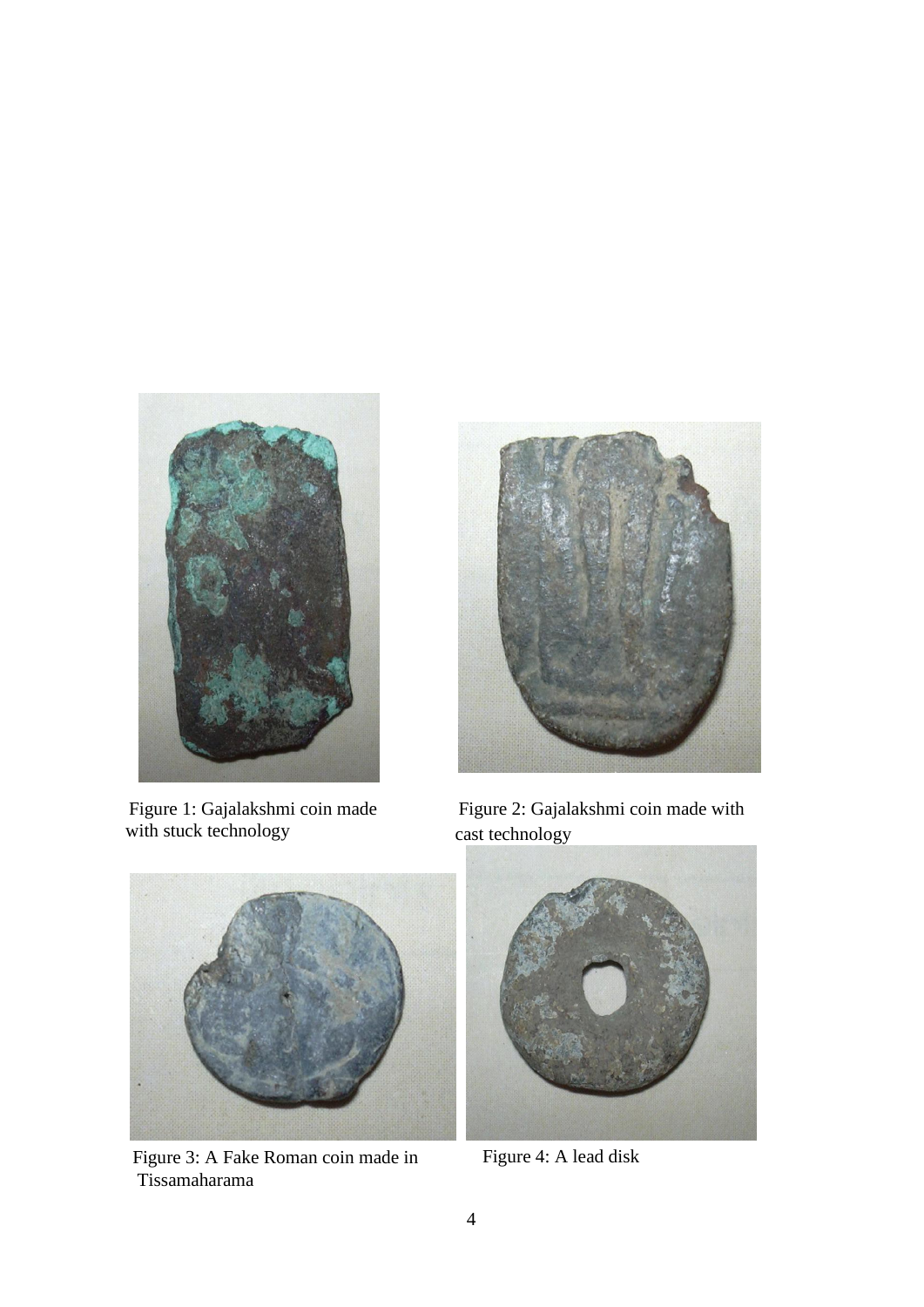

Figure 5: Lead Isotope ratio scatter plot Pb 207/206 Vs Pb 208/206 of Tissamaharama artefacts



Figure 6: Lead Isotope ratio scatter plot Pb 207/206 Vs Pb 206/204 of Tissamaharama artefacts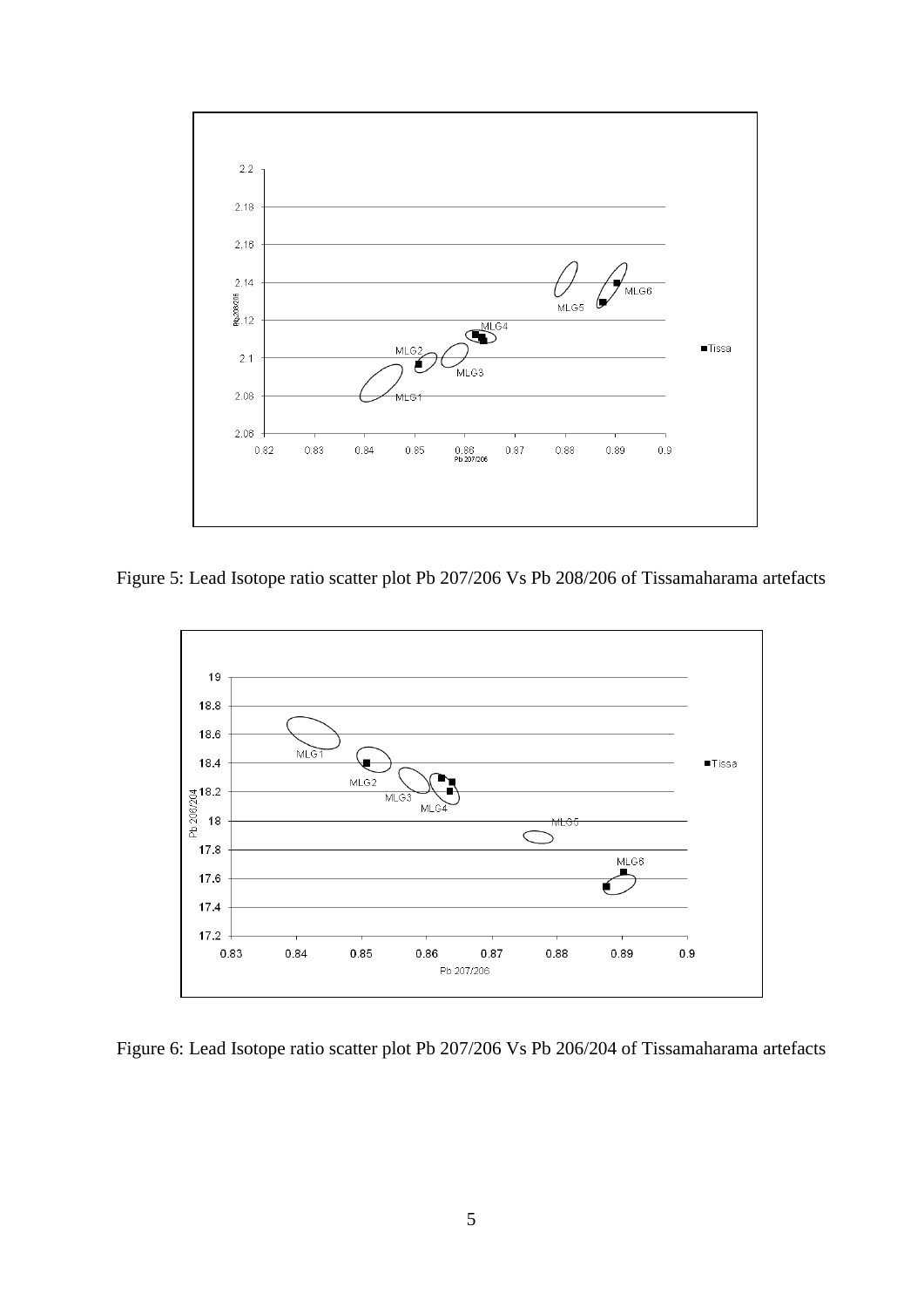

Figure 7: Lead Isotope ratio scatter plot Pb 207/206 Vs Pb 208/206 of Tissamaharama artefacts, Ancient Mediterranian lead source Sardinia Flumanse and some Chinese coins and artefacts on the graph showing Sri Lankan lead isotope groups of historical leaded bronze icons.



Figure 8: Lead Isotope ratio scatter plot Pb 207/206 Vs Pb 206/204 of Tissamaharama artefacts, Ancient Mediterranian lead source Sardinia Flumanse and some Chinese coins and artefacts on the graph showing Sri Lankan lead isotope groups of historical leaded bronze icons.